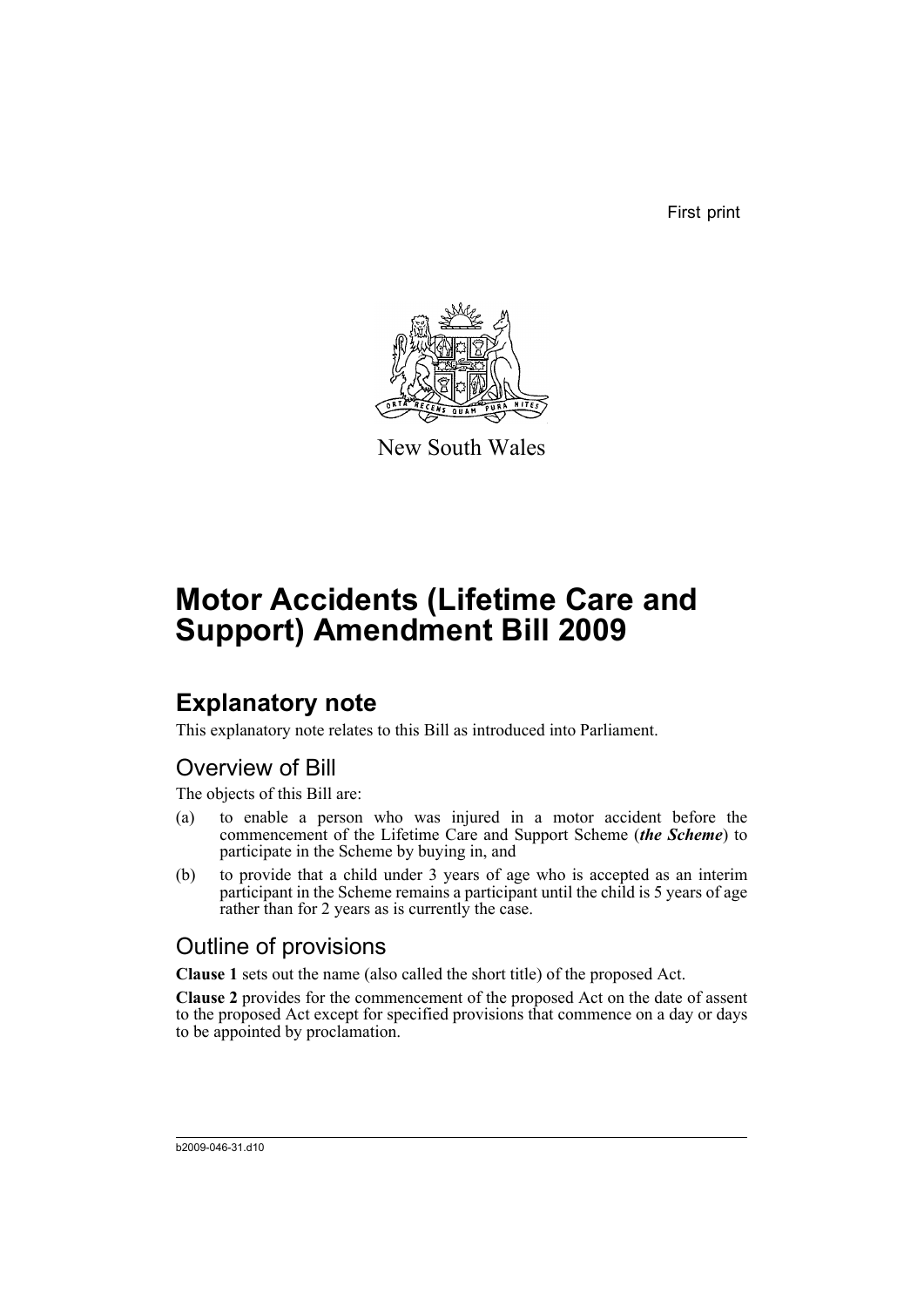Explanatory note

#### **Schedule 1 Amendment of Motor Accidents (Lifetime Care and Support) Act 2006 No 16**

**Schedule 1 [3]** inserts proposed section 7A into the *Motor Accidents (Lifetime Care and Support) Act 2006* (the *Principal Act*). The proposed section enables a person who was injured in a motor accident occurring before the relevant Scheme commencement date to be accepted as a lifetime participant in the Scheme if the person pays to the Lifetime Care and Support Authority (the *Authority*), for payment into the Lifetime Care and Support Authority Fund, an amount that the Authority determines as the amount required to fund the treatment and care needs of the person as a lifetime participant in the Scheme in respect of the injury.

Such a person is eligible to participate in the Scheme only if the person would have been eligible to participate in the Scheme had the motor accident occurred immediately after the relevant Scheme commencement date and had no damages been awarded to the person in respect of the injury.

An application for participation in such a case cannot be made by an insurer and is to be made by or on behalf of the person.

Proposed section 7A also provides that guidelines issued under section 58 of the Principal Act may make provision for or with respect to how a person's contribution for participation in the Scheme under the proposed section is to be determined. **Schedule 1 [1]** inserts a proposed definition of *relevant Scheme commencement date*, being 1 October 2006 in the case of a person who was under 16 years of age when injured in a motor accident and 1 October 2007 in any other case. **Schedule 1 [5]** amends section 54 of the Principal Act to provide that the Authority is not permitted to recover damages under that section in respect of injuries to a participant in the Scheme if the participant paid an amount to the Authority under proposed section 7A in respect of those injuries. **Schedule 1 [2]** makes a consequential amendment.

**Schedule 1 [4]** provides that a child under 3 years of age who is accepted as an interim participant in the Scheme remains an interim participant until the child is 5 years of age. Currently such a child would only remain an interim participant for 2 years.

**Schedule 1 [7]** omits a redundant Schedule, provides for regulations of a savings and transitional nature to be made consequential on the enactment of the proposed Act and provides for the amendment proposed to be made by Schedule 1  $\vec{[4]}$  to extend to children who are interim participants in the Scheme on the commencement of that amendment and who were under 3 years of age when they became interim participants. This means any such child will now continue to be an interim participant until he or she is 5 years of age.

**Schedule 1 [6]** omits a redundant provision.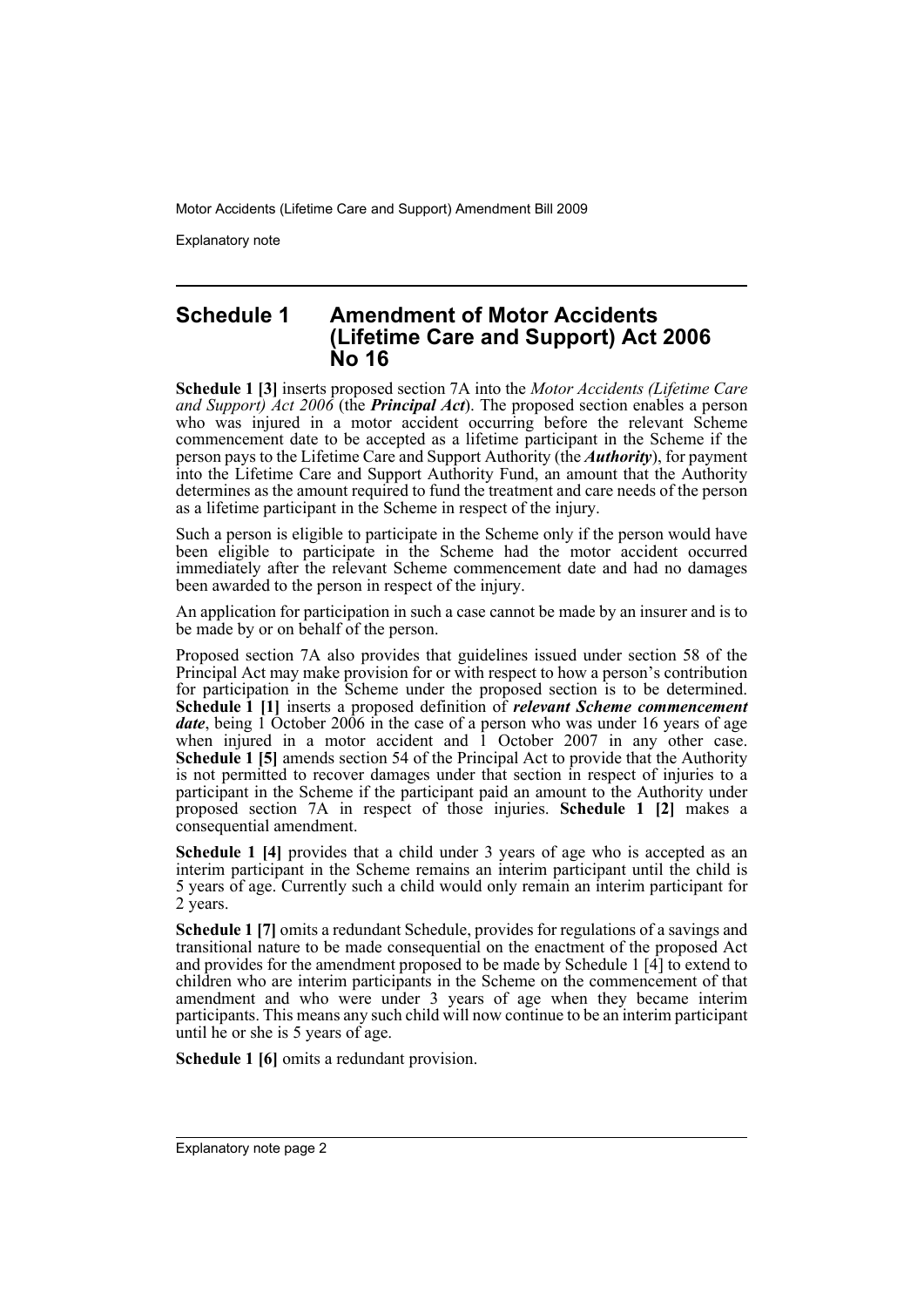First print



New South Wales

# **Motor Accidents (Lifetime Care and Support) Amendment Bill 2009**

## **Contents**

|            |                                                                            | Page |
|------------|----------------------------------------------------------------------------|------|
|            | Name of Act                                                                |      |
|            | 2 Commencement                                                             |      |
| Schedule 1 | Amendment of Motor Accidents (Lifetime Care and Support)<br>Act 2006 No 16 |      |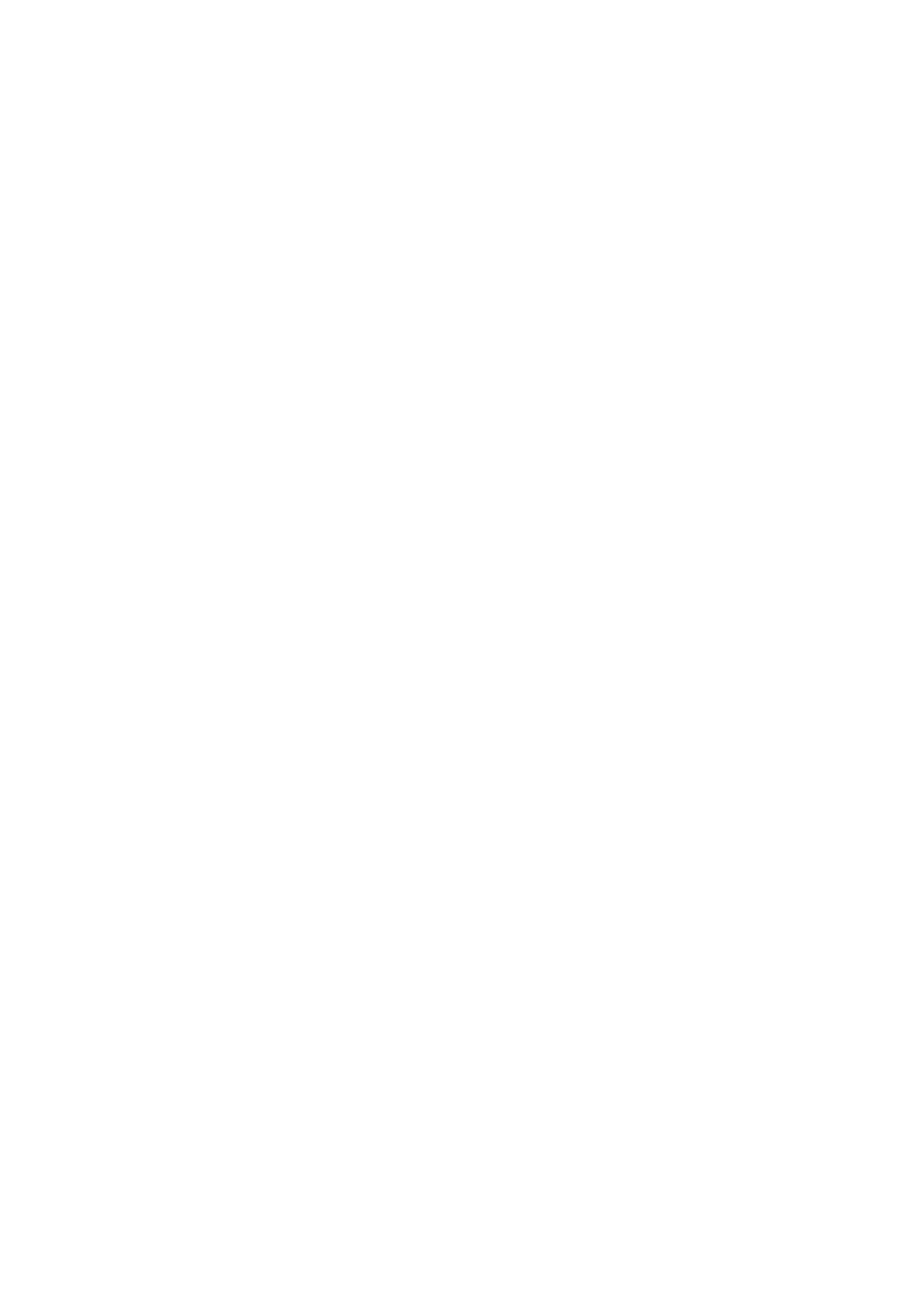

New South Wales

## **Motor Accidents (Lifetime Care and Support) Amendment Bill 2009**

No , 2009

### **A Bill for**

An Act to amend the *Motor Accidents (Lifetime Care and Support) Act 2006* to enable certain people who were injured before the commencement of the Lifetime Care and Support Scheme to buy into the Scheme and to extend the period of interim participation in the Scheme in the case of young children; and for other purposes.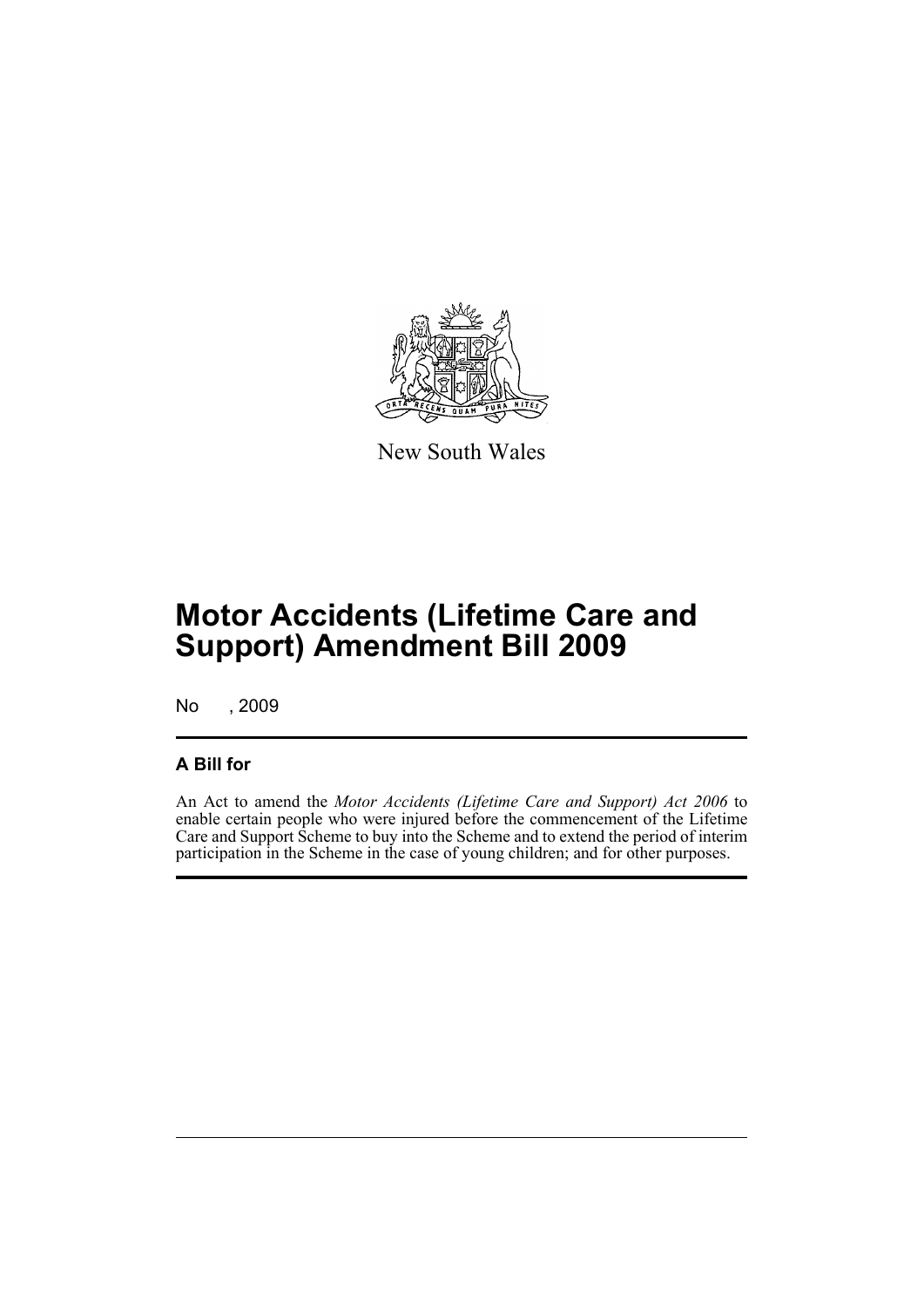<span id="page-5-1"></span><span id="page-5-0"></span>

|   |              | The Legislature of New South Wales enacts:                                                                                   | 1                            |
|---|--------------|------------------------------------------------------------------------------------------------------------------------------|------------------------------|
| 1 | Name of Act  |                                                                                                                              |                              |
|   |              | This Act is the Motor Accidents (Lifetime Care and Support)<br>Amendment Act 2009.                                           | 3<br>$\overline{\mathbf{4}}$ |
| 2 | Commencement |                                                                                                                              |                              |
|   | (1)          | Except as provided by subsection (2), this Act commences on the date<br>of assent to this Act.                               | 6<br>7                       |
|   | (2)          | Schedule $1\left[1\right]-\left[3\right]$ and $\left[5\right]$ commence on a day or days to be appointed<br>by proclamation. | 8<br>9                       |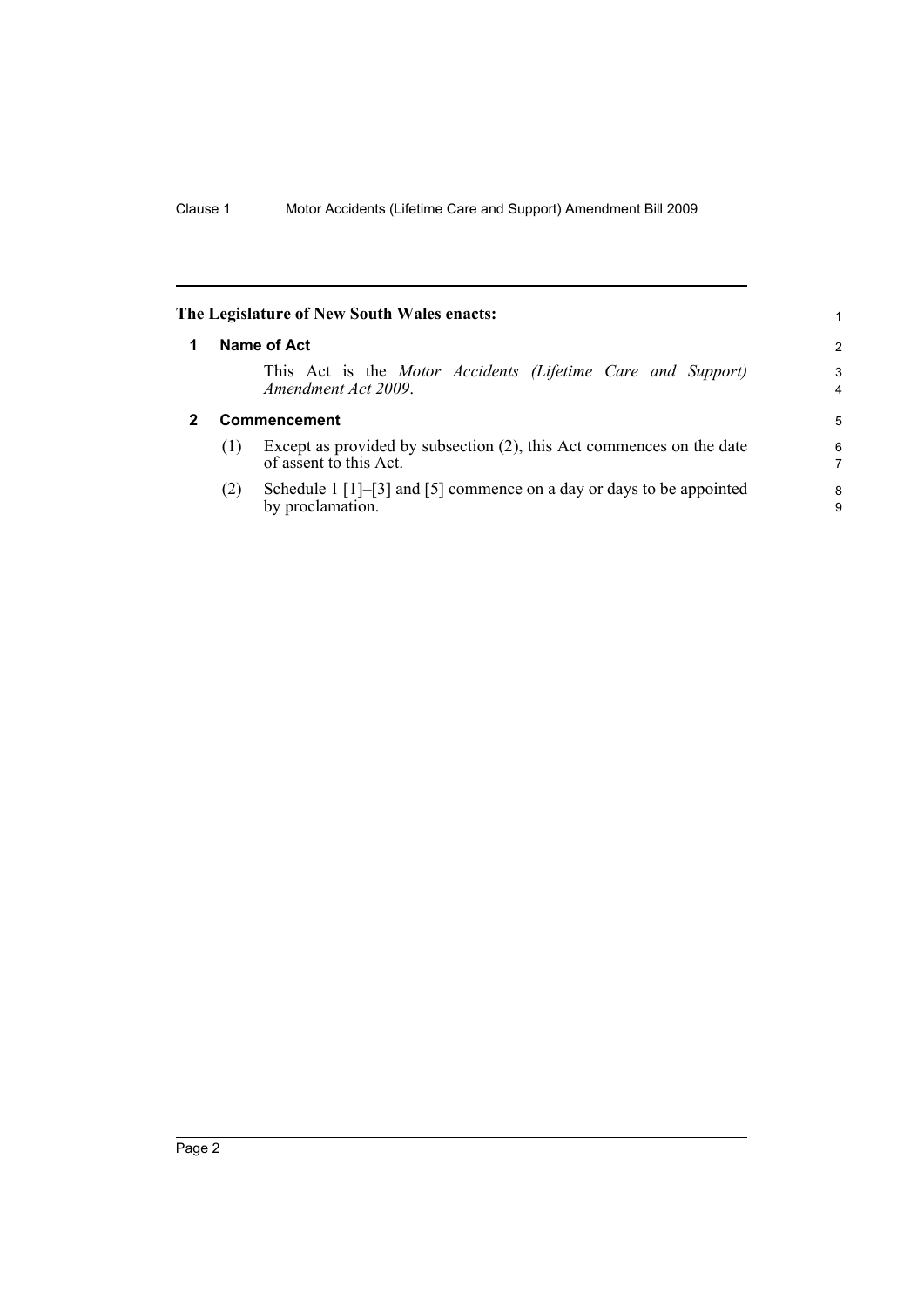Amendment of Motor Accidents (Lifetime Care and Support) Act 2006 No 16 Schedule 1

### <span id="page-6-0"></span>**Schedule 1 Amendment of Motor Accidents (Lifetime Care and Support) Act 2006 No 16**

| [1] |                                                  |                   | <b>Section 3 Definitions</b>                                                                                                                                                                                                                                                                                                                                    | 4                                |
|-----|--------------------------------------------------|-------------------|-----------------------------------------------------------------------------------------------------------------------------------------------------------------------------------------------------------------------------------------------------------------------------------------------------------------------------------------------------------------|----------------------------------|
|     | Insert in alphabetical order in section $3(1)$ : |                   |                                                                                                                                                                                                                                                                                                                                                                 |                                  |
|     |                                                  |                   | <i>relevant Scheme commencement date, with respect to a person</i><br>who has suffered motor accident injuries, means:                                                                                                                                                                                                                                          | 6<br>$\overline{7}$              |
|     |                                                  |                   | 1 October 2006 if the person was under 16 years of age at<br>(a)<br>the time of the motor accident that caused the injuries, or                                                                                                                                                                                                                                 | 8<br>9                           |
|     |                                                  |                   | 1 October 2007 in any other case.<br>(b)                                                                                                                                                                                                                                                                                                                        | 10                               |
| [2] |                                                  |                   | <b>Section 4 Application of Act</b>                                                                                                                                                                                                                                                                                                                             | 11                               |
|     | Omit section 4 (1). Insert instead:              |                   |                                                                                                                                                                                                                                                                                                                                                                 |                                  |
|     |                                                  | (1)               | This Act applies only in respect of motor accident injuries<br>suffered by a person as a result of a motor accident occurring on<br>or after the relevant Scheme commencement date.<br>Note. Section 7A provides for a limited exception to this provision.                                                                                                     | 13<br>14<br>15<br>16             |
| [3] |                                                  | <b>Section 7A</b> |                                                                                                                                                                                                                                                                                                                                                                 | 17                               |
|     | Insert after section 7:                          |                   |                                                                                                                                                                                                                                                                                                                                                                 | 18                               |
|     | 7A                                               |                   | Persons injured before commencement of Scheme may "buy in"                                                                                                                                                                                                                                                                                                      | 19                               |
|     |                                                  | (1)               | A person who has suffered a motor accident injury as a result of<br>a motor accident occurring before the relevant Scheme<br>commencement date (a <i>pre-commencement injury</i> ) may be<br>accepted as a lifetime participant in the Scheme if the person pays<br>to the Authority, for payment into the Fund, a contribution<br>determined by the Authority. | 20<br>21<br>22<br>23<br>24<br>25 |
|     |                                                  | (2)               | The contribution is to be the amount that the Authority<br>determines as the amount required to fund the treatment and care<br>needs of the person as a lifetime participant in the Scheme in<br>respect of the injury.                                                                                                                                         | 26<br>27<br>28<br>29             |
|     |                                                  | (3)               | A person is eligible to participate in the Scheme in respect of a<br>pre-commencement injury only if the person would have been<br>eligible to participate in the Scheme:                                                                                                                                                                                       | 30<br>31<br>32                   |
|     |                                                  |                   | had the motor accident occurred immediately after the<br>(a)<br>relevant Scheme commencement date, and                                                                                                                                                                                                                                                          | 33<br>34                         |
|     |                                                  |                   | (b)<br>if the person has been awarded damages in respect of the<br>injury—had those damages not been awarded.                                                                                                                                                                                                                                                   | 35<br>36                         |

1 2 3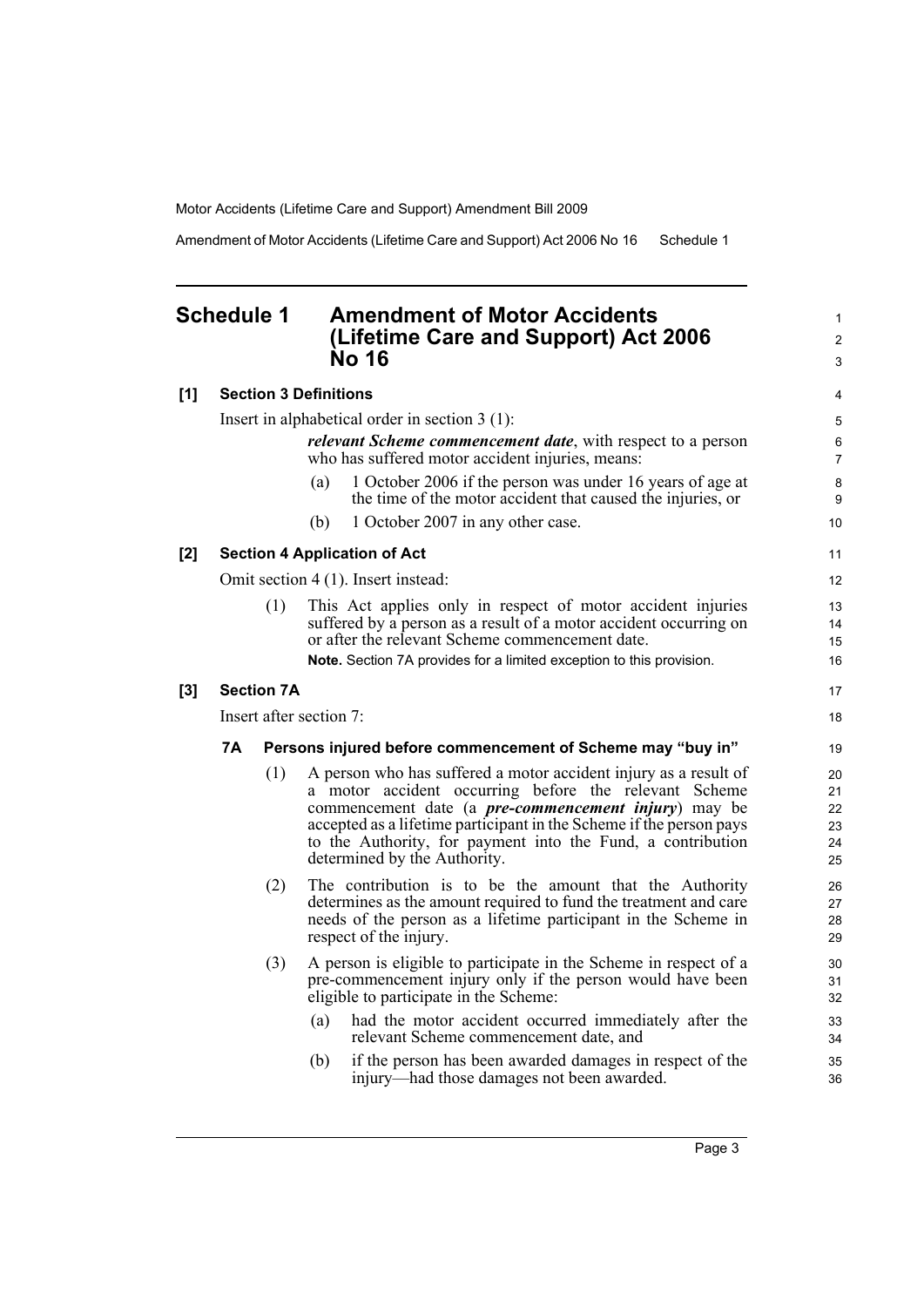|     | (4)                             | An application for a person to become a participant in the Scheme<br>in respect of a pre-commencement injury cannot be made by an<br>insurer.                                                                                                                                       | 1<br>$\overline{\mathbf{c}}$<br>3 |
|-----|---------------------------------|-------------------------------------------------------------------------------------------------------------------------------------------------------------------------------------------------------------------------------------------------------------------------------------|-----------------------------------|
|     | (5)                             | The LTCS Guidelines may make provision for or with respect to<br>how a person's contribution for participation in the Scheme in<br>respect of a pre-commencement injury is to be determined.                                                                                        | 4<br>5<br>6                       |
| [4] |                                 | Section 9 Acceptance as a participant                                                                                                                                                                                                                                               | 7                                 |
|     |                                 | Omit section 9 (5). Insert instead:                                                                                                                                                                                                                                                 | 8                                 |
|     | (5)                             | A person 3 years of age or over who is accepted as an interim<br>participant remains an interim participant for a period of 2 years<br>only.                                                                                                                                        | 9<br>10<br>11                     |
|     | (5A)                            | A person under 3 years of age who is accepted as an interim<br>participant remains an interim participant until the person is<br>5 years of age.                                                                                                                                    | 12<br>13<br>14                    |
|     | (5B)                            | If a person who is an interim participant is accepted as a lifetime<br>participant, the person ceases to be an interim participant on that<br>acceptance and then remains a participant for life.                                                                                   | 15<br>16<br>17                    |
| [5] |                                 | Section 54 Recovery of lifetime care and support payments-uninsured<br>and interstate vehicles and third party tortfeasors                                                                                                                                                          | 18<br>19                          |
|     | Insert after section $54(10)$ : |                                                                                                                                                                                                                                                                                     |                                   |
|     | (11)                            | This section does not permit the Authority to recover the present<br>value of its treatment and care liabilities in respect of injuries to<br>a participant in the Scheme if the participant paid an amount to<br>the Authority under section $7A(1)$ in respect of those injuries. | 21<br>22<br>23<br>24              |
| [6] |                                 | <b>Section 65 Consequential amendments of Motor Accidents</b><br><b>Compensation Act 1999 No 41</b>                                                                                                                                                                                 | 25<br>26                          |
|     | Omit the section.               |                                                                                                                                                                                                                                                                                     | 27                                |
|     |                                 |                                                                                                                                                                                                                                                                                     |                                   |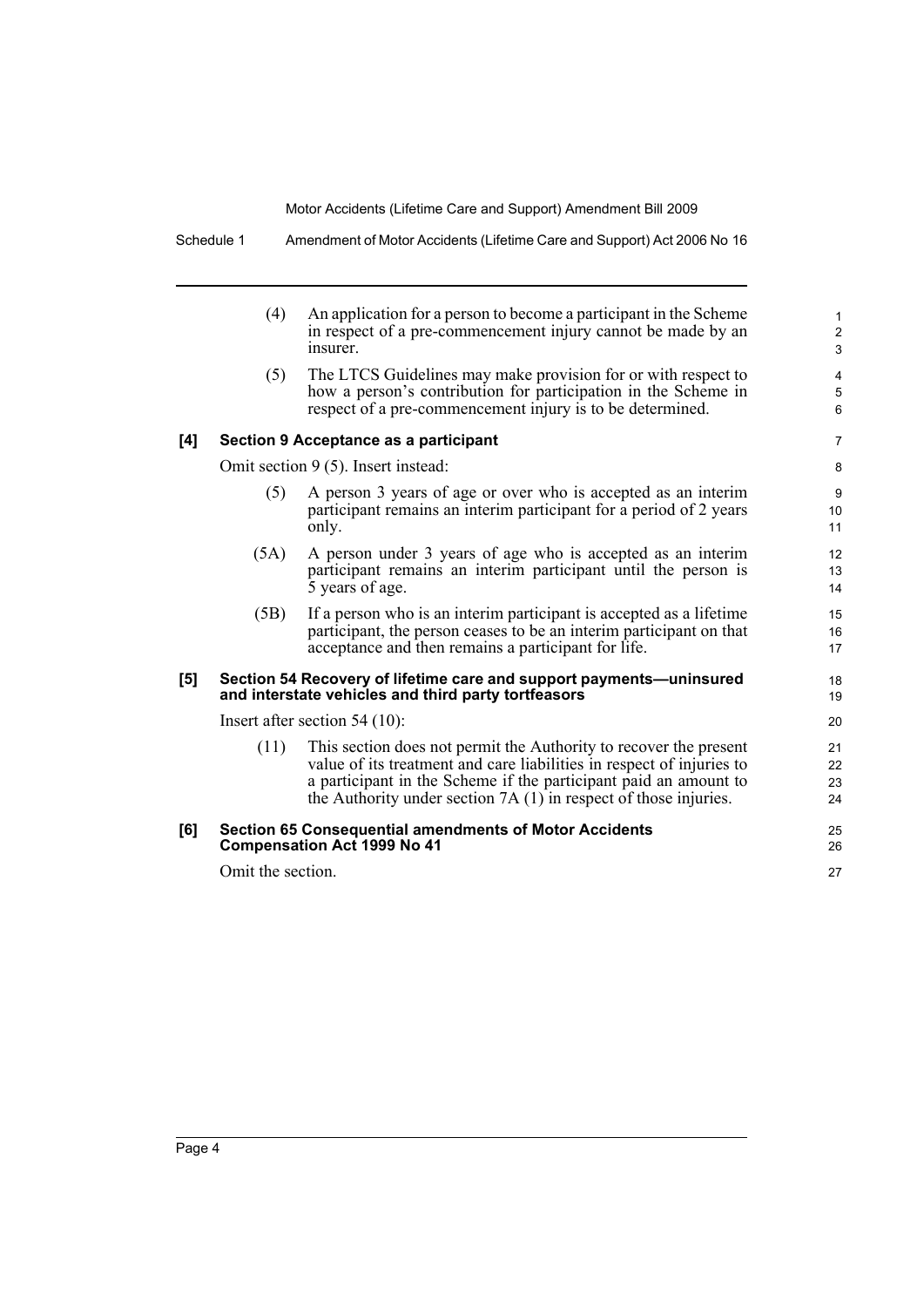Amendment of Motor Accidents (Lifetime Care and Support) Act 2006 No 16 Schedule 1

### **[7] Schedule 3** Omit the Schedule. Insert instead: **Schedule 3 Savings, transitional and other provisions Part 1 Preliminary 1 Savings and transitional regulations** (1) The regulations may contain provisions of a savings or transitional nature consequent on the enactment of the following Acts: this Act *Motor Accidents (Lifetime Care and Support) Amendment Act 2009* (2) Any such provision may, if the regulations so provide, take effect on the date of assent to the Act concerned or a later date. (3) To the extent to which any such provision takes effect on a date that is earlier than the date of its publication on the NSW legislation website, the provision does not operate so as: (a) to affect, in a manner prejudicial to any person (other than the State or an authority of the State), the rights of that person before the date of its publication, or (b) to impose liabilities on any person (other than the State or an authority of the State) in respect of anything done or omitted to be done before the date of its publication.

1 2

3 4

5